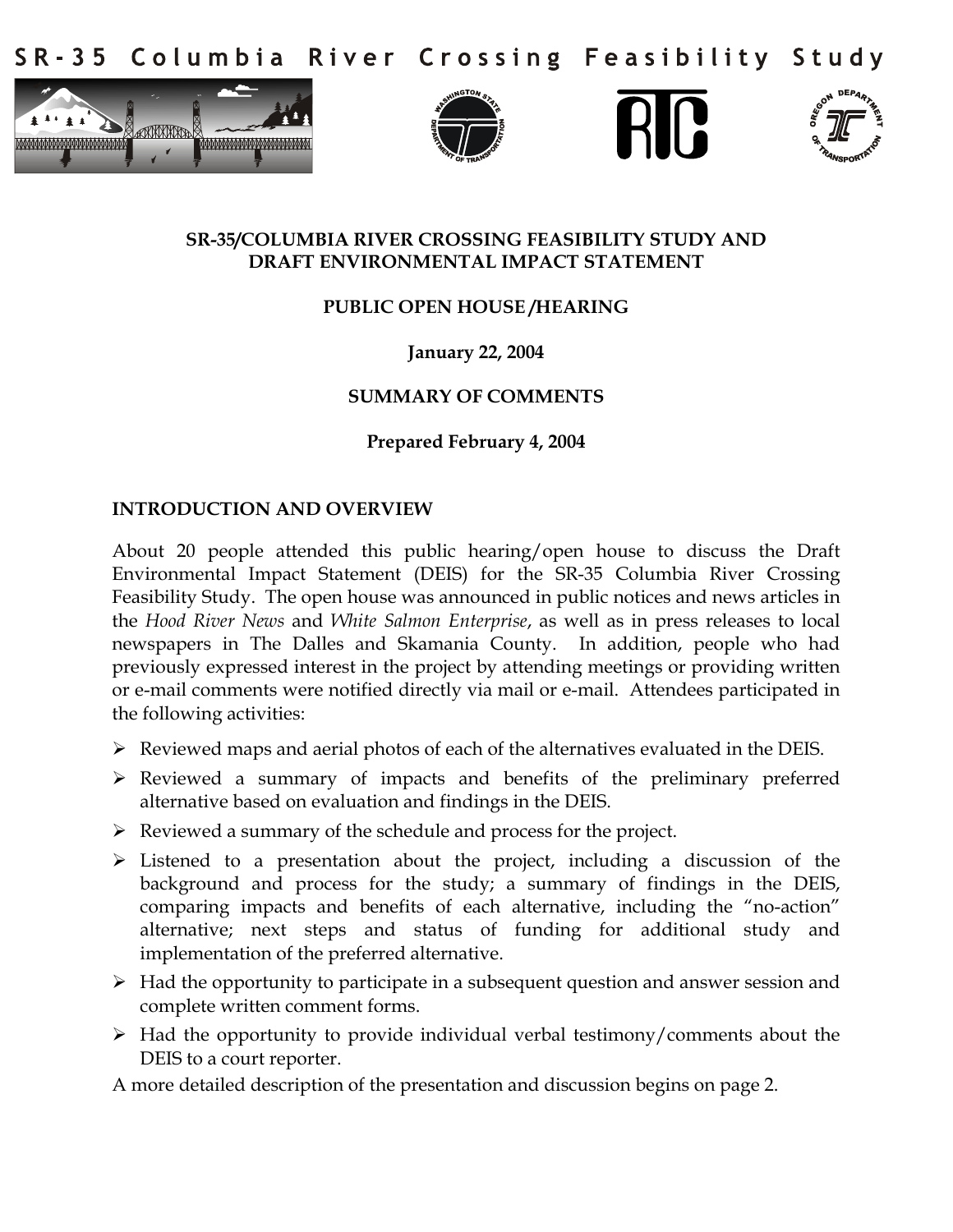### **SUMMARY OBSERVATIONS**

- $\triangleright$  Very few written and verbal comments were provided at the meeting. No written comment forms were returned at the event, though more may be returned by e-mail or fax before the deadline of February 17. Only one person provided verbal testimony to the court reporter. Only two questions were asked of project team members after their presentation.
- $\triangleright$  Verbal comments provided by a single individual focused on several topics, including ability of the existing bridge to carry legal weight limits; current and future plans for one-way toll booths or electronic toll machines; establishment of a bridge replacement fund; need for improvements to nearby I-84 interchanges; impacts on adjacent properties; and minor inconsistencies in the document.

## **PRESENTATION**

Matt Hastie of Cogan Owens Cogan, Chuck Green of Parsons Brinckerhoff, Paul Korsmo of Entranco, and Dale Robins of the Southwest Washington Regional Transportation Council (RTC) provided participants with a brief summary and status report for the project, a summary of key findings included in the DEIS, and an opportunity to ask questions or make comments. Matt Hastie welcomed participants, noting that the main purpose of the meeting was to provide comments about the DEIS, verbally or via written comment forms. He noted that a court reporter also was available to accept individual verbal testimony.

Matt indicated that since the previous public meeting, the project team has further documented impacts of the bridge crossing alternatives and completed the DEIS which was released for public review in early January, 2004. Prior to public release, the DEIS was distributed state and federal agencies to for a preliminary review. Comments from those agencies were incorporated in the revised draft released for public review. Matt introduced Chuck Green who provided an overview of the process used to identify the alternatives studied in the DEIS.

Over the course of the last three years, the project team, managed by representatives of the Southwest Washington Regional Transportation Council (RTC), Oregon and Washington State Departments of Transportation (ODOT and WSDOT) have reviewed, narrowed and evaluated a variety of river crossing alternatives. The study began with a review of five separate crossing corridors, ranging from a western corridor, located near the Columbia River Gorge Hotel, to an east corridor, between Stanley Rock and the City of Bingen. Each of these corridors initially included multiple types of crossings. Bridges, tunnels, water and aerial crossings were reviewed in the initial stages of the project. Ultimately, these corridors and alternative crossing types were narrowed through a series of analyses to three bridge alternatives in a single corridor located near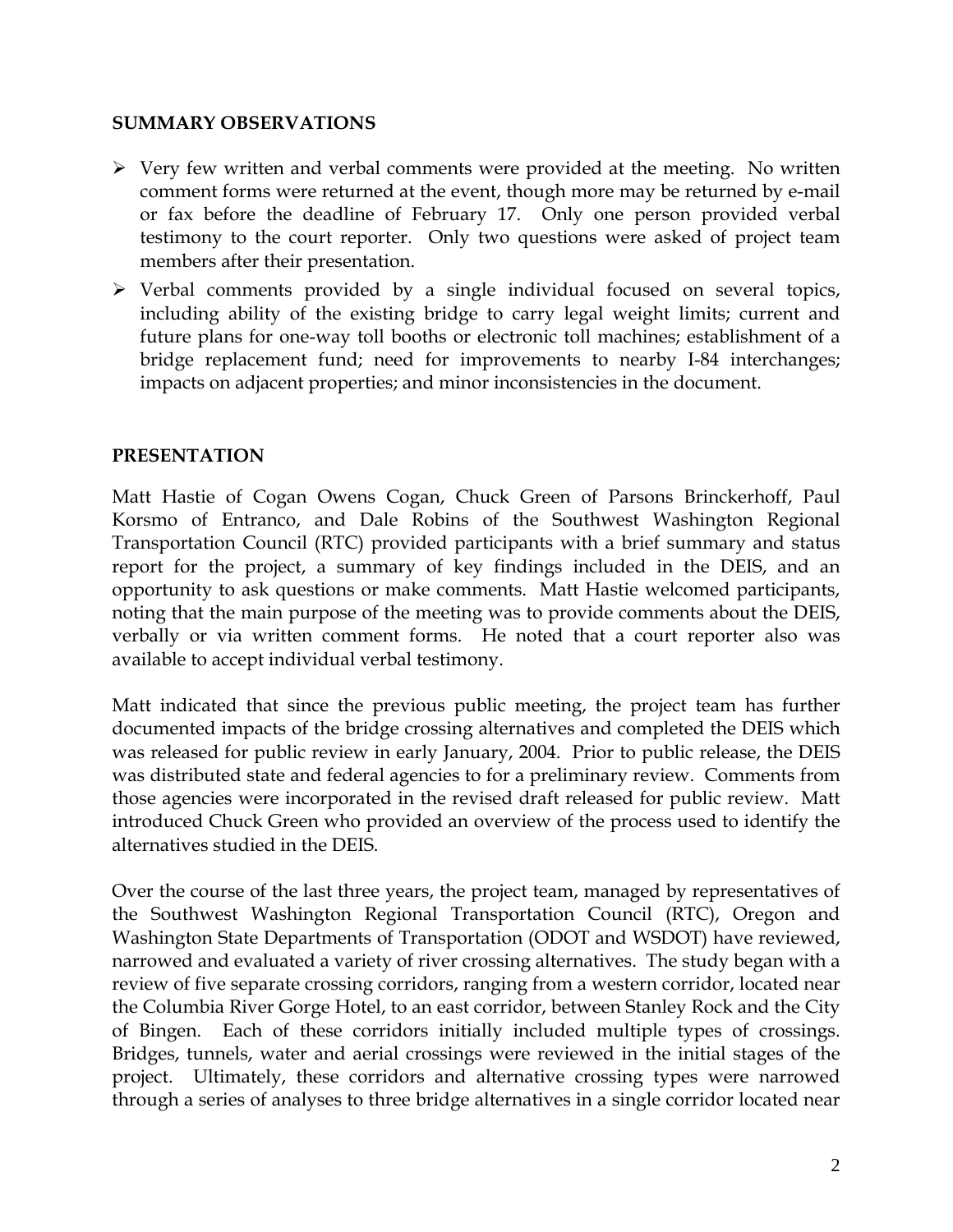the existing bridge. Two alternatives are west of the bridge (EC-1 and EC-2); a third is just east of the existing bridge (EC-3). Public comment has played a significant role in selection of the alternatives studied in the DEIS.

The DEIS assesses the environmental impacts of each of the alternatives described above, as well as a "No Action" alternative. The No Action alternative assumes some improvements to the existing bridge, including a re-decking project, scheduled to be undertaken within the next year, and installation of a traffic signal on SR-14 at the north end of the bridge. The No Action alternative assumes the remaining useful life of the existing bridge is about 30 years. After that point, it is assumed that the cost to maintain and operate the bridge will exceed the revenues available from tolls. The far west alternative (EC-1) is the most different of the three action alternatives, primarily because it would connect to Dock Grade Road on the Washington side of the river, rather than directly to SR-14. This would necessitate significant improvements to Dock Grade.

Each action alternative would be designed to accommodate all modes of travel, including cars, trucks, bicycles and pedestrians. Each would be designed to eventually accommodate a third (reversible) travel lane to meet 75-year traffic projections and needs. EC-2 has been identified as the preliminary preferred alternative because of lower adverse impacts overall. Meeting participants were encouraged to comment on this and the other alternatives during the meeting.

Next, Paul Korsmo summarized some of the key findings in the DEIS, focusing on differences among the impacts associated with each alternative, as well as benefits of the preferred alternative in comparison to the No Action alternative. Paul discussed both short term impacts associated with construction and long term impacts related to the effects of the bridge being in place. Summary findings included the following:

- **Right-of-way**. Each action alternative would require some acquisition of right-ofway on the Oregon side of the river. The EC-1 alternative would have the largest impact on the Washington side, necessitating acquisition of a business (nursery) and full or partial acquisition of a home.
- **Transportation**. All three action alternatives would have short term impacts associated with construction, including delays and possible detours, though the existing bridge would remain open during construction of a new bridge. The EC-3 alternative also would result in no access to the existing Bridge Market property from the westbound lanes on SR-14.
- **Vegetation**. All three action alternatives would impact riparian area vegetation on both sides of the river. The EC-1 alternative would have the greatest impacts on the Washington side because it would necessitate widening Dock Grade Road, which in turn would require slope cutting and stabilization. These activities also would result in greater visual effects, as well as water quality impacts due to increased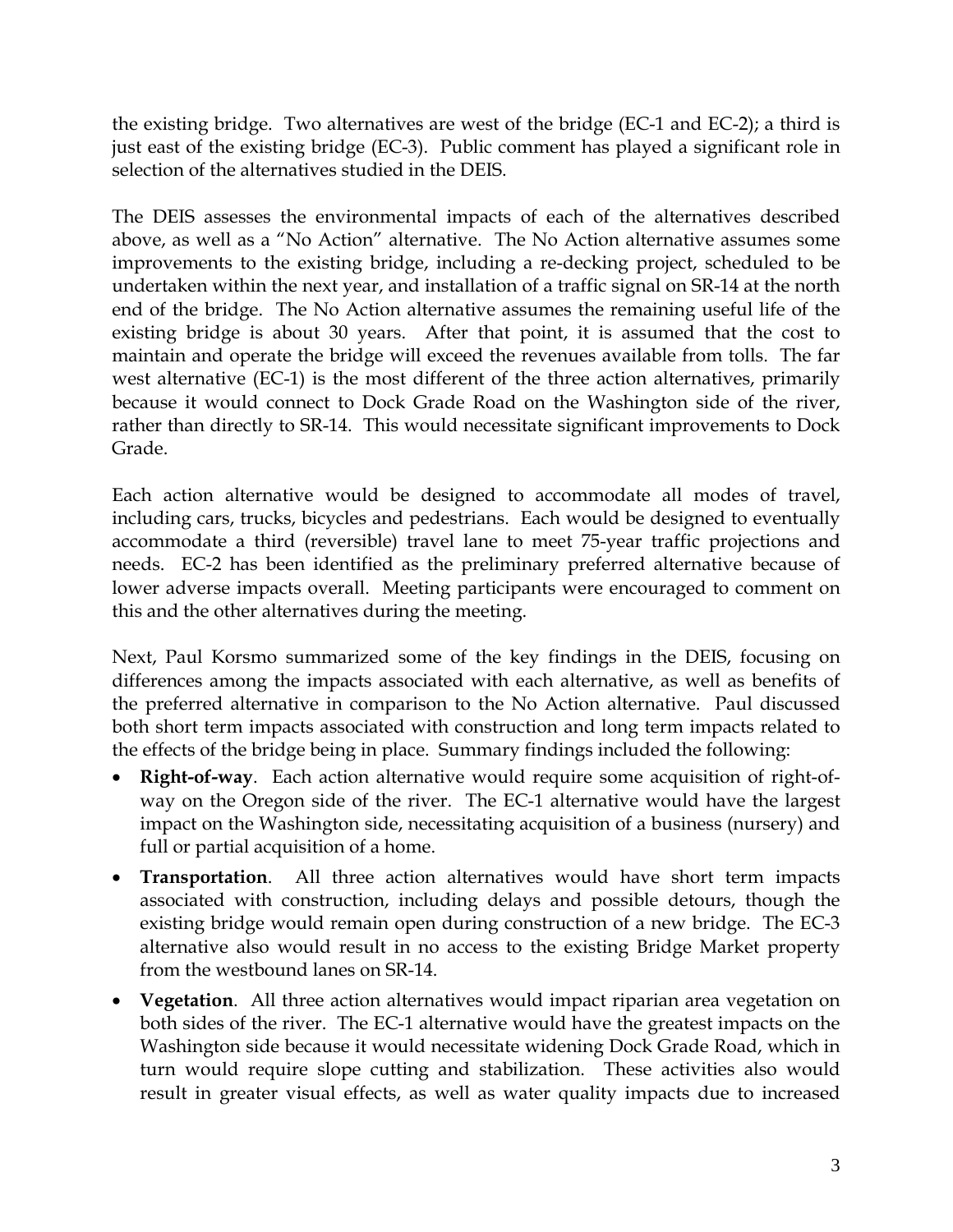water runoff and sedimentation. A large oak tree on the Washington side of the bridge would be impacted by EC-3.

- **Historic/Cultural**. All three action alternatives would have impacts because the existing bridge is expected to be eligible for the National Register of Historic Places. Demolition of the existing bridge likely would be conditioned on documentation of that structure, including photo documentation and possibly creating interpretive exhibits describing the history of the existing bridge.
- **Archeological resources**. The EC-2 and EC-3 alternatives could impact archeological sites. The EC-3 alternatives appears to have greater impacts on these resources. These impacts would be verified further as part of completion of a final environmental impact statement (FEIS).
- **In**-**water work**. Each action alternative would have impacts on fish species and other aquatic life during the course of constructing new bridge piers and other activities taking place in and over the river. Impacts would be related to sedimentation, possible spillage of construction materials (e.g., from machinery and concrete), noise and vibration. Impacts would be similar for all action alternatives.

Long-term benefits of the preliminary preferred alternative, in comparison to the No Action alternative include:

- **Transportation**. Traffic mobility, safety and access to all modes of travel would be improved, including creation of bicycle and pedestrian facilities not currently available. The navigation channel also would be widened, improving navigability for barges and other river traffic.
- **Economic**. Improved mobility of people and goods across the river would be expected to have positive economic benefits for communities on both sides of the Columbia.
- **Fish species**. The new bridge would have fewer piers in the water, reducing habitat for predator fish species that prey on migrating salmonid species.
- **Noise**. While there would be a slight increase in noise levels overall, the higher pitched hum associated with the metal decking on the existing bridge would be lessened considerably or eliminated.

These and other impacts are described in more detail in the DEIS.

Next, Dale Robins briefly discussed the status of funding preparation of an FEIS and construction of a new bridge. He also discussed next steps in the DEIS process. Those activities include the following:

• Review and summarize public comments provided at this meeting, as well as those submitted in writing or via e-mail. Comments will be available via the project Web site or in hard copy format upon request.